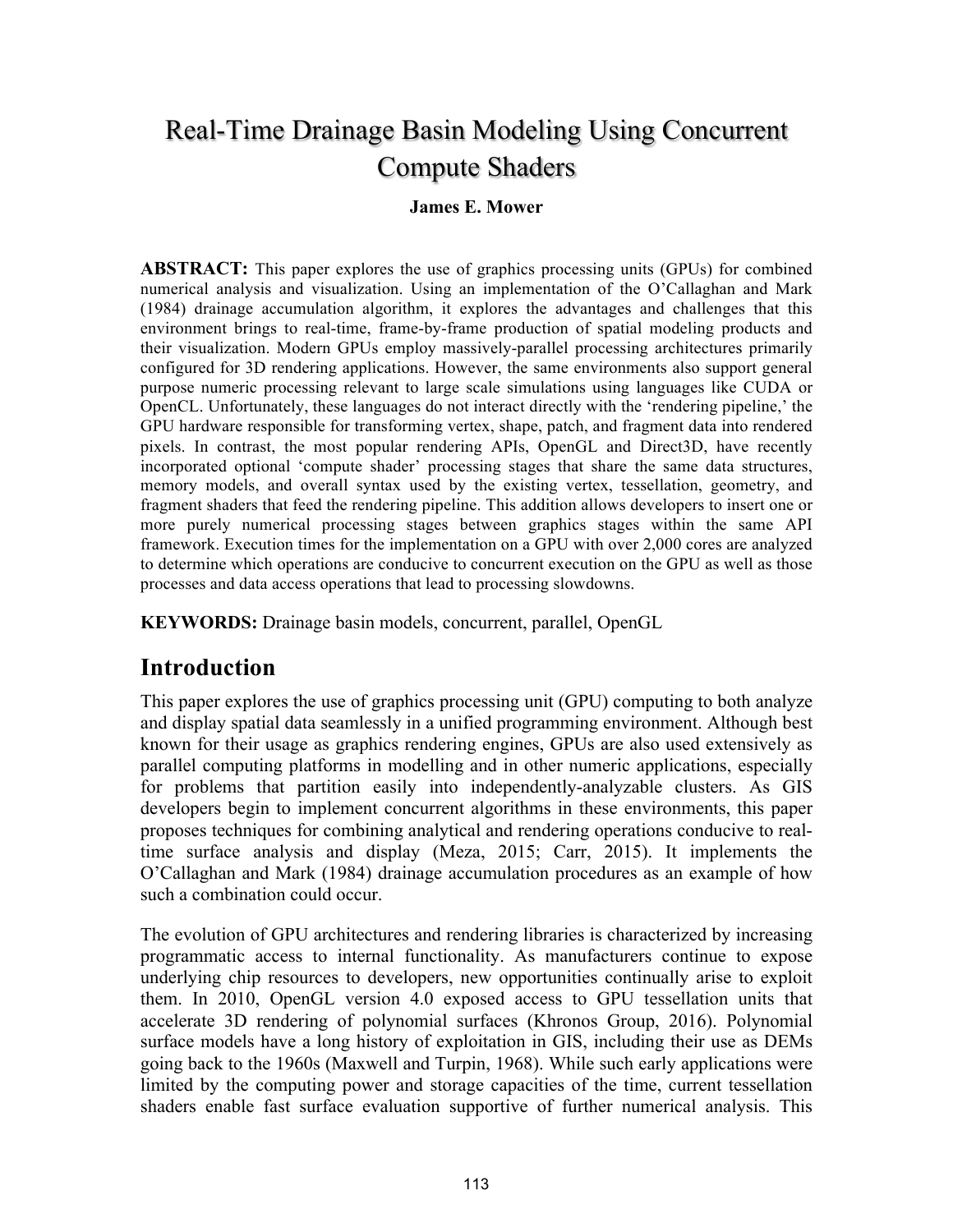paper will show how one such analytical process, a drainage accumulation model, can be constructed and displayed in a hybrid rendering pass.

### **Method**

**An overview of GPU programming**. Unlike their 'black box' predecessors, modern graphics application programming interfaces (APIs) expose relatively low-level programmable elements of GPU architectures. Two such APIs, OpenGL and Direct3D, provide interfaces for client-side (CPU) and server-side (GPU) processing. Client-side operations are largely responsible for configuring the rendering environment, building shader programs that launch from the client and run on the server, and providing channels for copying data between the client and server. OpenGL server-side programs are written in a set of GPU programing languages referred to as GLSL while Direct3D uses HLSL. A program written in GLSL or HLSL targeting a particular stage of the programmable pipeline is referred to as a shader. The client compiles and links a set of shaders at runtime to form a shader program (Figure 1).



Figure 1. Client/Server relationships and responsibilities.

For the rest of this paper, the discussion of GPU programing will be limited to OpenGL and GLSL, the API and shader language set used to create the products discussed here. Although OpenGL client-side API methods are accessible from many programming languages; C++ is somewhat more convenient than others for desktop development environments and is the client-side language used for this project.

The server-side OpenGL rendering pipeline is summarized in Figure 2. After copying vertex data to video RAM, the client issues OpenGL commands to specify the desired rendering primitive output (lines, triangles, patches, etc.) and launch pipeline processing on the server. It is very important to note that vertex rendering is 1) performed in parallel with, but independently of and asynchronously with respect to all other vertices and 2) that asynchronous parallel processing is the norm in OpenGL to ensure high graphics throughput. The pipeline is composed of mandatory and optional programmable stages, as well as fixed mandatory stages. During a pass of the rendering pipeline, the vertex shader code first operates on vertex data that has been copied, or 'bound' to server RAM from the client. Each vertex is processed as an 'instance' of the vertex shader, hosted on an individual processor (virtual or real, depending on the number of available processors with respect to the number of vertices). The vertex shader code set is shared by all vertices. Generally, but not always, a vertex shader instance performs coordinate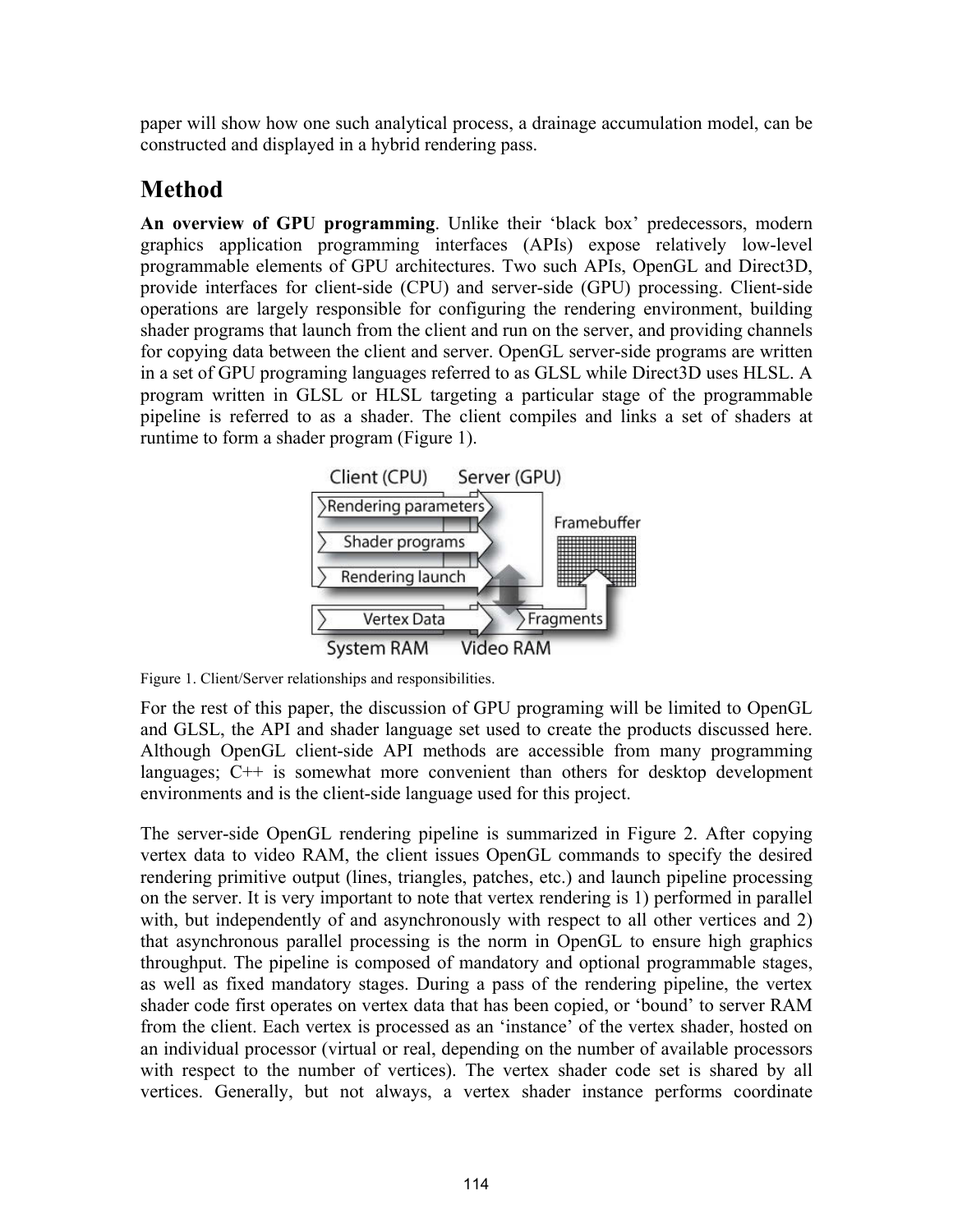transformations on its data, possibly including perspective projection. Next, if tessellation is desired, an instance of the tessellation control shader (TCS) combines a user-defined set of vertices from the vertex shader output, assembles them into a patch, and performs user-specified operations such as determining the positions of control points (coefficients) for a polynomial surface through the patch. An instance of the subsequent tessellation evaluation stage (TES) interpolates the surface created in the TCS at userspecified locations (through the use of tessellation level parameters, defined below) and outputs 1 vertex for each instance at a single evaluation site. An instance of the optional following geometry shader can assemble outputs of TES instances into primitives (triangles, lines, etc.) and create yet more new vertices or structure the TES output into useful topological forms (e.g. triangles). At this point, any available output data is passed to several mandatory, non-programmable stages for final assembly into vector primitives, projection to screen coordinates, clipping to the viewport, and rasterization. Finally, an instance of the programmable, mandatory fragment stage is called for each image fragment output by the rasterizer. A fragment shader is usually responsible for coloring the fragment but can also perform other useful programmatic operations. Fragments map to pixels in the on-screen framebuffer or to textures (2D grids of fixed image storage types) attached to on- or off-screen framebuffer objects for deferred rendering.



Figure 2. The OpenGL rendering pipeline. Mandatory programmable stages are drawn in green, optional stages in orange, and non-programmable stages in gray.

Besides providing mechanisms for rendering operations, versions of OpenGL from 4.3 onward also permit access to GPU computing operations that are independent of and operate outside of the vertex processing pipeline. These so-called compute shaders use the same data types and channels as graphics shaders but share characteristics of 'numeric' GPU programing languages such as OpenCL and CUDA. The addition of compute shaders to OpenGL allows a server-side program to combine modeling and rendering elements within the same framework as a series of GPU 'passes,' where each pass begins as a request from the client to initiate data processing (whether through the rendering pipeline or with a standalone compute stage). Importantly, the developer need only understand and link his or her client code with 1 API. The project described in this paper uses multiple rendering and compute passes to create a drainage accumulation model on a frame-by-frame basis, built on real-time tessellations of a cubic polynomial surface. All of the stages of the rendering pipeline and compute shaders can both read and write 'global' data, in the form of textures, shader storage buffer objects (SSBOs—lists of arbitrarily structured data) and other formats. These global data channels are also visible to the client (CPU), affording a communication mechanism between server processors and generally between the server and client.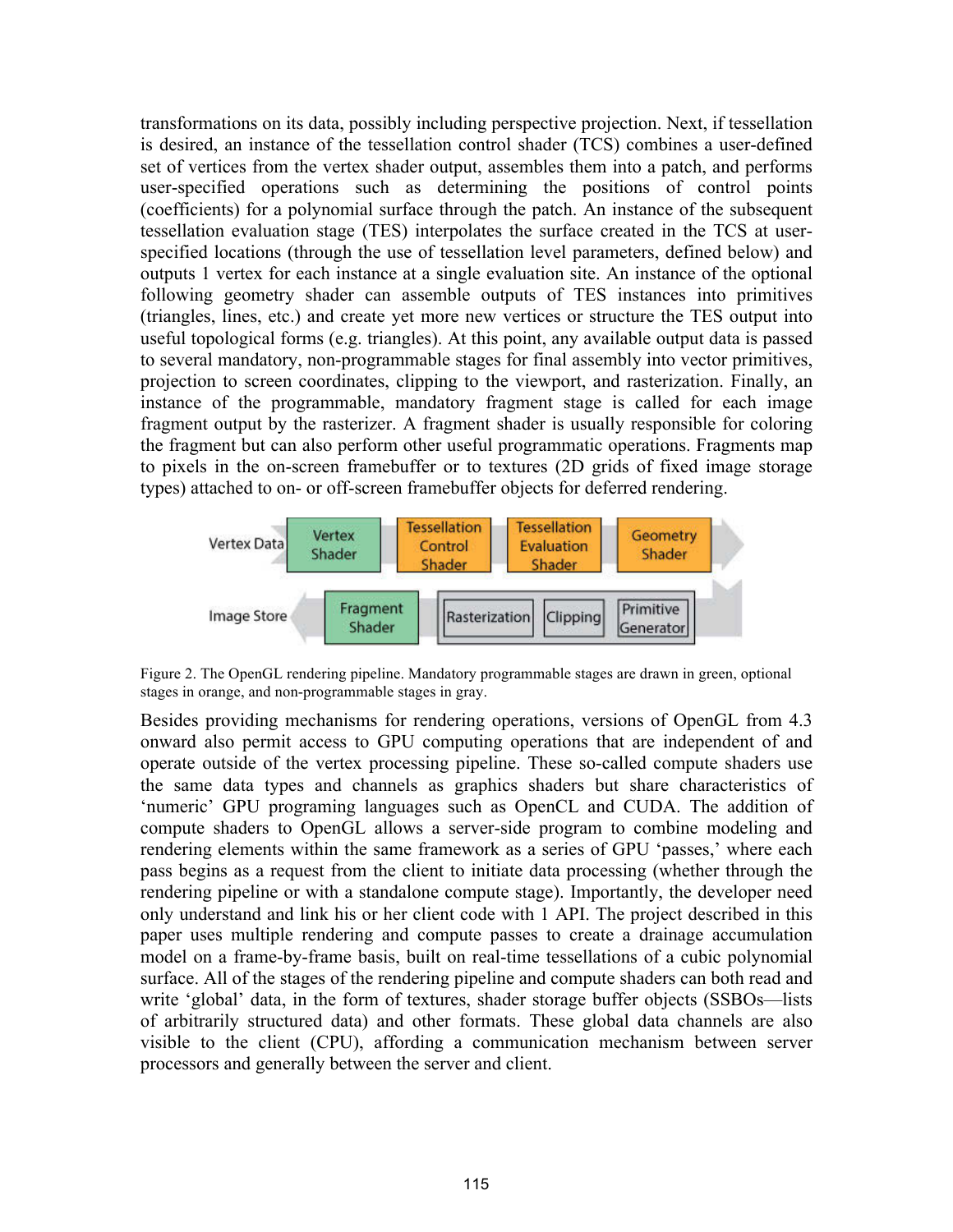**Characteristics of drainage network models.** This project builds local polynomial surfaces from gridded elevation samples while maintaining visual continuity along edges and at vertices. The resulting surfaces can be evaluated at any required sampling density to create a mesh of patch-local triangulated irregular networks (TINs) that form the connected source and drain pairs for the drainage model. For a surface described by a mesh of 3-dimensional elevation samples, a drainage direction map determines the path of steepest descent from each point in the mesh to a connected neighbor. The mesh itself may be arranged in a regular grid or TIN format. A TIN mesh is frequently constructed from a Delaunay triangulation of an irregularly distributed set of elevation samples. Meshes constructed on grids typically connect each interior sample to its 8 surrounding samples. In both cases, the drainage direction can be specified as the steepest downhill path from an uphill cell (source) to a connected downhill cell (drain).

Any drainage basin modeling techniques that operates on grid cell elevation samples with constant horizontal sampling density is prone to modeling artifacts sometimes referred to as interior or false pits (O'Callaghan and Mark, 1984). TINs largely avoid generating internal pits by allowing the data developer (or automated procedures) to select samples for inclusion at topologically-significant locations: at peaks, pits, and passes, and along ridges, course lines, and slope breaks. A judicious selection prevents the occurrence of internal pits in subsequent analyses.

For the sake of simplicity in this exploratory project, the Bézier patch-local control grid is drawn from grid cell elevation data (Piegl and Tiller, 1997, pp. 9-34.). This structure maps intuitively to the multidimensional processor grid layouts promoted by OpenGL and is especially convenient for connecting drainage sources and drains between adjacent patches. However, even though the gridded samples serve as coefficients of cubic polynomial patches, the grid itself remains prone to the creation of interior pits. To reduce their number, existing pits within the control grid can be modified by several techniques including weighted smoothing or projection to the plane of 3 of their 8 surrounding neighbors. Although such techniques remove most interior pits, some may remain after multiple passes. O'Callaghan and Mark (1984) provide a 'flooding' procedure to replace all elevations less than the lowest point on the edge of the basin with its value and use that location as a 'pour point.' This creates a drainage path between the basin containing an interior pit and its immediate downhill neighboring basin (see Mower (1994) for a parallel implementation of the basin flooding procedure). Rather than implement this process here, future work will avoid the problem by switching to TIN models (see Future Work below).

**Building PN triangles.** This project uses a methodology known as PN (point normal) triangles to automatically generate patch-local TINs through the evaluation of local Bézier polynomial surface patches within a triangular mesh (Vlachos et al., 2001). PN triangles provide a useful framework for constructing drainage networks since:

- they are formed from continuous surfaces that suppress local noise;
- they can be constructed efficiently with tessellation shaders on modern GPUs; and
- they are adaptable to multiple resolution and scaling within a single frame.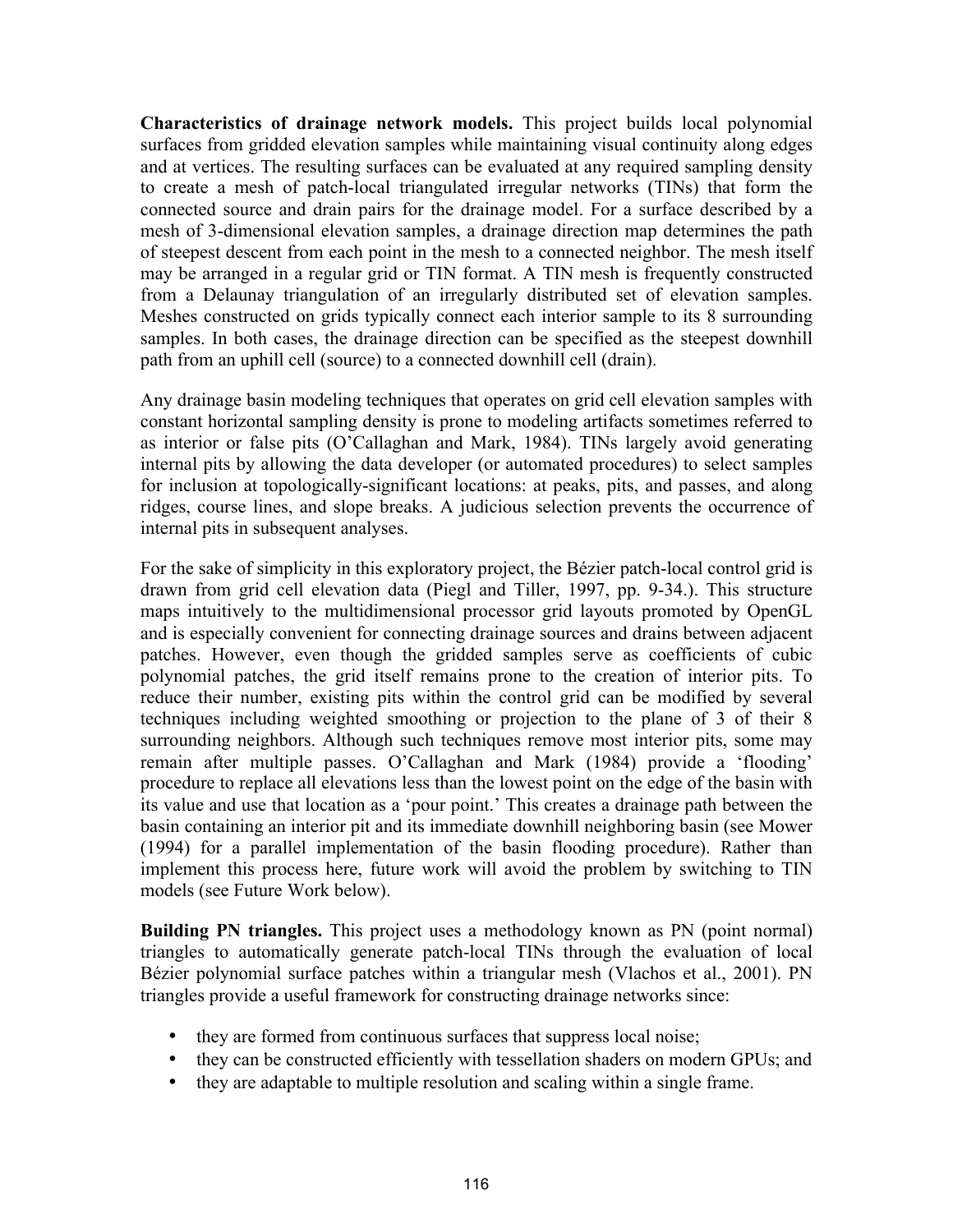The surface patch mesh is generated from a regular triangular tessellation of a fixed resolution grid cell elevation model in a 1-time preprocessing step (Figure 3). Each elevation sample is shared by 6 PN triangles. An M x N sample grid produces  $2(M - 1)(N-1)$  PN triangles.



Figure 3. A triangular tessellation of a fixed resolution grid cell DEM is the framework for a PN triangle mesh. In later processing stages, a distinction is made between lower and upper triangles with respect to barycentric edge and vertex coordinate matching between adjacent triangles. Each interior mesh vertex (such as the one specified by the red dot) is shared by 6 PN triangle patches.

Each instance of the TCS is responsible for creating control points for a single patch-local cubic Bézier polynomial surface at the patch's corners (here, a corner refers to one of the 3 vertices defining a PN triangle), at interpolated vertices along its edges, and at its center. To establish a curved surface within a patch, and to assure that patch edges maintain visual continuity with respect to adjacent patches, the coefficients (control points) for the polynomial depend upon the establishment of normals at the corners across the mesh (Figure 4). These 'point normals' are constructed in a 1-time client preprocessing operation by summing the surface normals of the patches sharing the vertex, and then normalizing the summed vector (by dividing each of its 3 components by its length).



 $PN = norm(A+B+C+D+E+F)$ 

Figure 4. A point normal is constructed at the central vertex as a normalized vector sum of its vertexadjacent face normals. This operation is performed for all mesh-internal vertices; others require edge cases.

The point normals carry curvature information between patches by determining the world positions of interpolated control points along the edges and at the center of each PN triangle within the mesh. Following Vlachos et al. (2001), 2 control points are established along each edge at 1/3 and 2/3 the distance from one of the corners (Figure 5). An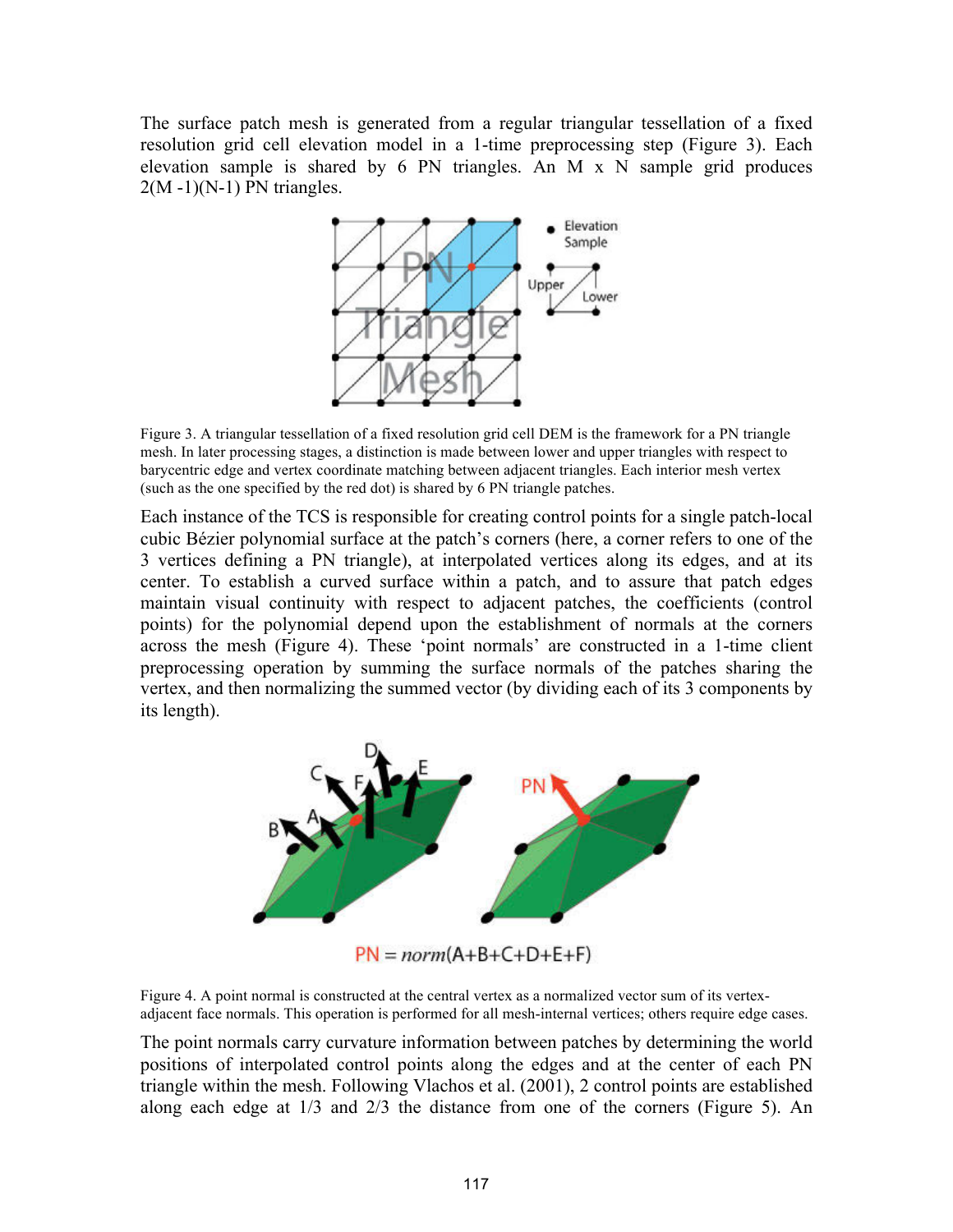additional control point is established at the PN triangle center (although this project uses a regular right triangle tessellation for simplicity, PN triangles may be irregular). It is convenient to use barycentric coordinates to refer to the control point positions (Bradley 2007).



Figure 5. A PN triangle including edge and center vertices with their barycentric coordinates. The vertices at (0,0,1), (0,1,0), and (1,0,0) are PN triangle corners and correspond to mesh samples. Other vertices along the edges and at the center are interpolated with respect to the point normals (red arrows) at the corners.

The world coordinates of the samples at the corners are retained without interpolation or projection for their corresponding control points. The control points along the edges and at the center are calculated in 2 stages. First, a linear interpolation is performed between the bracketing corners. Next, each control point is projected onto the plane determined by the closest corner and its point normal. See Vlachos et al. (2001, section 3.1) for details.

The TCS is also responsible for determining the number and placement of evaluation sites for the tessellation evaluation shader (TES) stage. As its name suggests, an instance of the TES is called for each evaluation site to find its world coordinates with respect to the polynomial surface defined by the patch's control points. For this project, evaluation sites are established at 8 equally spaced subdivisions along each PN triangle edge (related to the user-defined 'outer tessellation level' parameter) and at 12 interior points, defining 2 nested interior triangles (derived from the 'inner tessellation level' value). Each instance of the TES outputs 1 vertex. Figure 6 shows the tessellation sites for 2 adjacent PN triangle patches. Although they share the same topology, the coordinate system for the PN triangle rendered in blue (the 'upper' triangle) is rotated 90° counterclockwise with respect to the lower triangle (rendered in green). This pattern is consistently enforced by the TCS through the user-selected vertex winding order parameter. The tessellation sites define the basis of the drainage network for each patch. Since patches share a common topology, patch drainage inputs and outputs can be connected along edge and at corner adjacencies. A 1-time client-side operation defines a mapping between upper and lower triangle edge and corner vertices. Future versions of this program will allow varying tessellation levels between adjacent patches (see Future Work below). For now, tessellation levels are held constant for all patches.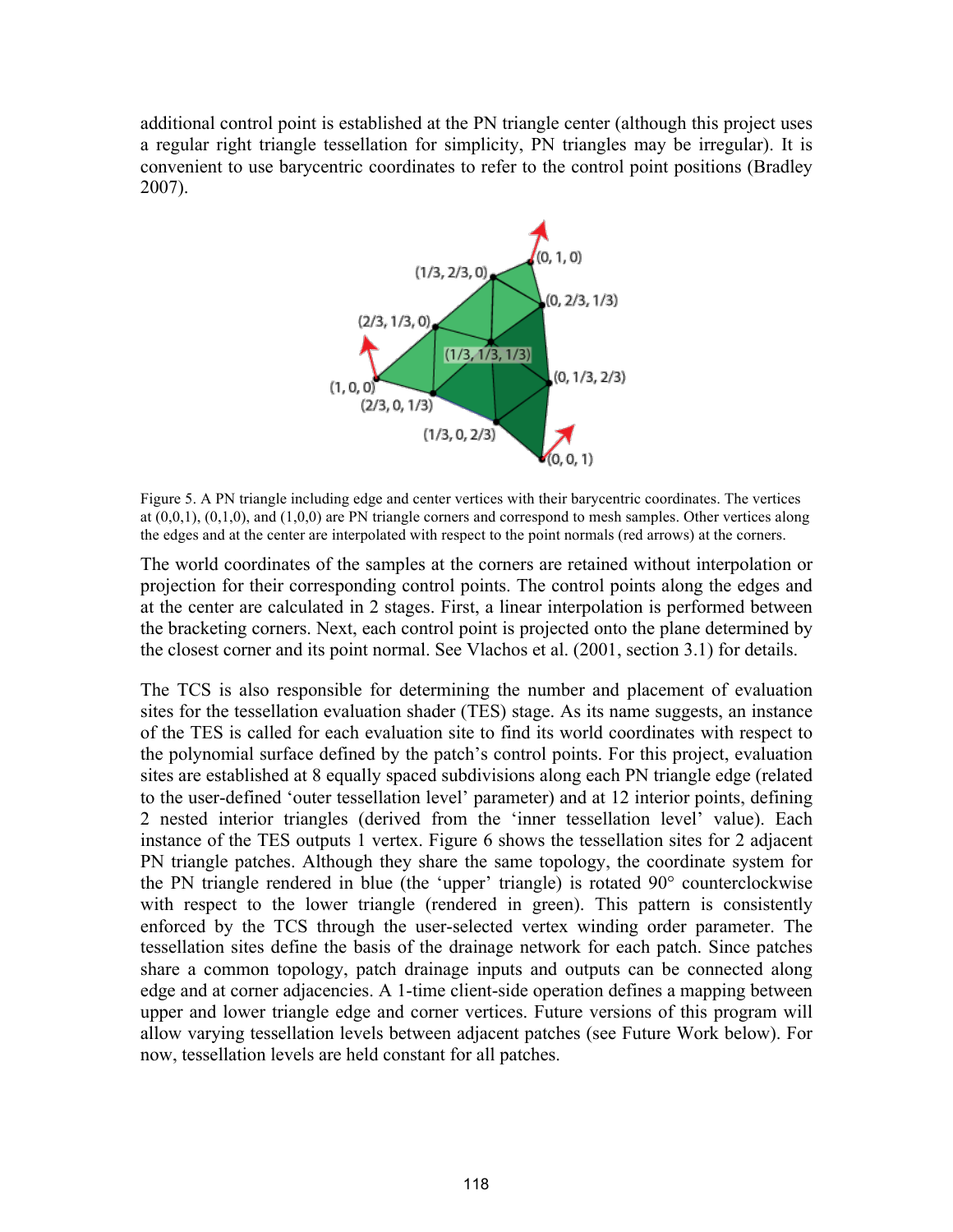

Figure 6. The PN triangle mesh is composed of upper (blue shaded) and lower (green shaded) triangles, each tessellated with the same topology (here, outer tessellation level = 8, inner tessellation level = 5).

**Creating a drainage network**. The creation of a drainage direction map requires that each tessellation site know its connected neighbors. Since this project keeps tessellation level parameters constant for all patches, determining the tessellation pattern of 1 defines them all. To establish the pattern and create a connected vertex list, an initial rendering pass is performed over a single patch (Figure 7).



Figure 7. Programmable pipeline for creating a connected tessellation vertex list common to all patches.

Each of 3 vertex shader (VS) instances takes a single 3D sample position (in world coordinates) and point normal (as a normalized vector) and passes them to the TCS. A single TCS instance in turn assembles the 3 input vertices and their point normals to calculate a set of 3D patch coefficients and supplies it to the following TES. A TES instance for each tessellation site outputs an index (used as an ID value later) and a barycentric triple to a shader storage buffer object representing its site's location in the given PN triangle patch. The TES also outputs a vertex to the following geometry shader (GS). One GS instance for each tessellated triangle assembles 3 vertices from TES instances to create a triangle with vertices represented by barycentric coordinate triples. Each GS instance writes the IDs of its triangle and its component vertices to another SSBO. Although OpenGL requires a fragment shader stage in every rendering pass, the remaining products from the pipeline are ignored on this pass. After the pass has completed, a client-side operation builds the connected vertex table by finding all triangles sharing a given vertex and noting the other 2 vertices in each matching triangle (Figure 8).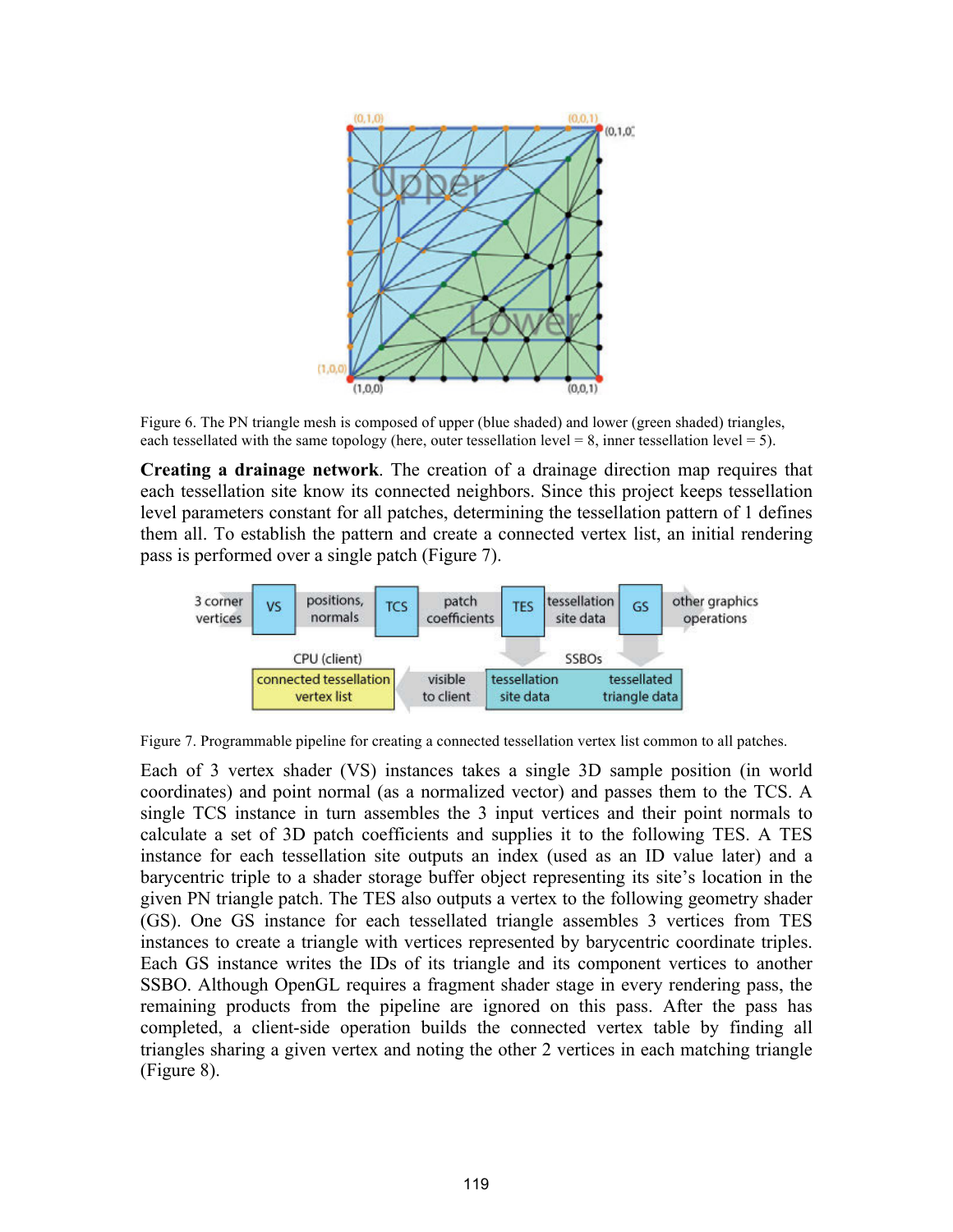

Figure 8. Connected vertices for tessellation sites. The numbers appearing next to the sites are indices that are valid for all patches. The connected vertex table is shown here as an abbreviated list.

Following the 1-time connected vertex pass, the program enters an event handling loop that responds to changes in user viewing parameters, including the initial viewing conditions on startup. Each such event initiates the following operations:

- 1. Render all patches (rendering pipeline):
	- 1.1. Write evaluated tessellation vertices to the drainage vertex list (DVL) SSBO, ordered by patch and tessellation site index
- 2. Create the drainage network (standalone compute stage):
	- 2.1. Create the drainage direction map for all tessellated vertices in the DVL
		- 2.1.1. Find drainage directions for non-edge, non-corner (patch-internal) vertices
		- 2.1.2. Find drainage directions at patch corners
		- 2.1.3. Find drainage directions along patch edges
	- 2.2. Compute drainage accumulation values for all evaluated vertices

Step 1 is accomplished through a single pass of the rendering pipeline over all patches in the PN triangle mesh. The main product of the pass is the creation of a SSBO containing all tessellated vertices in all patches (the 'drainage vertex list' or DVL), sorted by patch and tessellation site index. DVL vertices have been evaluated to the polynomial surface of their containing patch and are written out in world coordinates (UTM plus elevation in this case). Note that for the version of the program discussed here, tessellation levels are held constant for all patches and are unaffected by viewing parameters. Subsequent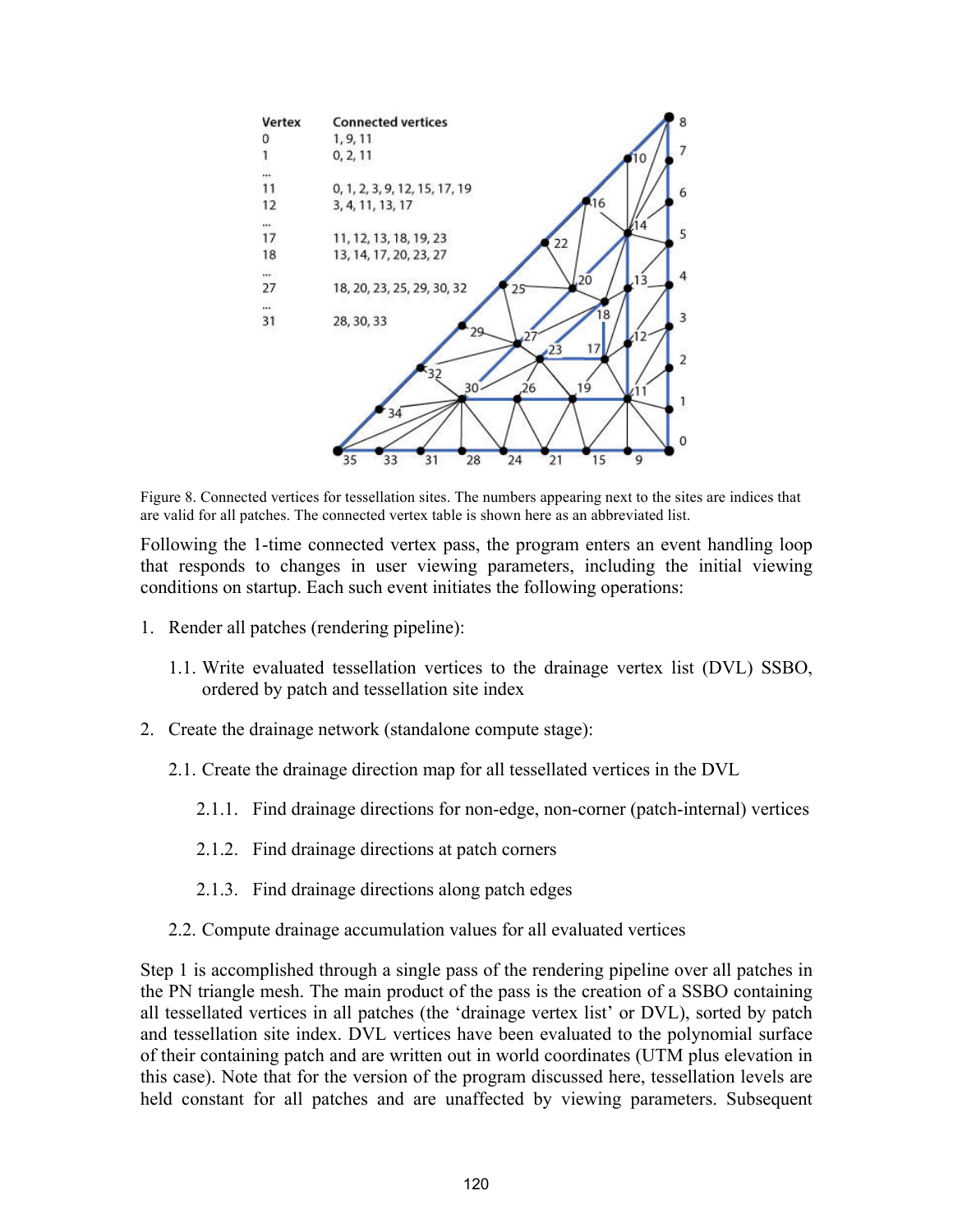versions, however, will allow varying resolution through the use of multiple tessellation levels (see Future Work below).

A compute shading pass (step 2.1) then determines vertex drainage mapping for each tessellated vertex in each patch, with each vertex represented by its own compute shader instance. Each instance examines its vertex's barycentric coordinate values to determine if it is positioned within the patch, along an edge, or at a corner. Starting with the internal case (step 2.1.1), recalling that each DVL vertex is associated with a barycentric triple and thus a set of known connected vertices, an instance accesses each of the internal vertex's connected neighbors in the SSBO and then records the steepest downhill path among them. Each patch can establish drainage for its interior vertices independently from all other patches.

Vertices at PN triangle corners can drain to connected vertices in any of the 6 sharing patches. Figure 9 shows the possible drainage paths for a mesh-internal corner vertex. Since the barycentric coordinates of upper and lower triangles are rotated 90° with respect to one another, a mapping function determines the barycentric coordinate triple for *v* with respect to each of the 6 sharing PN triangles.



Figure 9. A mesh vertex *v* is shared by 6 PN triangles (A). B shows how *v* is connected to edge and internal vertices in each of the sharing patches 0 through 5. C details those connections.

Finding the drainage direction for a corner vertex amounts to finding the steepest of all possible downhill paths to connected vertices in each of the 6 sharing patches. Since the patches share the same tessellated vertex topology, the search reduces to finding the world coordinate values for the connected vertices in each patch in turn and selecting the vertex connected by the overall steepest downhill path.

Finally, an edge vertex in an interior patch can drain to another edge vertex or to an interior vertex in either of the sharing patches. Every edge vertex is shared by a lower and upper triangle but the barycentric coordinate systems for each is rotated 90° with respect to the other. A mapping function like that for corner vertices determines matching vertices in the sharing triangles and identifies the connected vertices for each. Finding the drainage direction for an edge vertex thus becomes the search for the steepest downhill patch to a connected vertex in the 2 sharing patches. Figure 10 shows the complete drainage direction map for a rendered sample DEM containing 2 patches.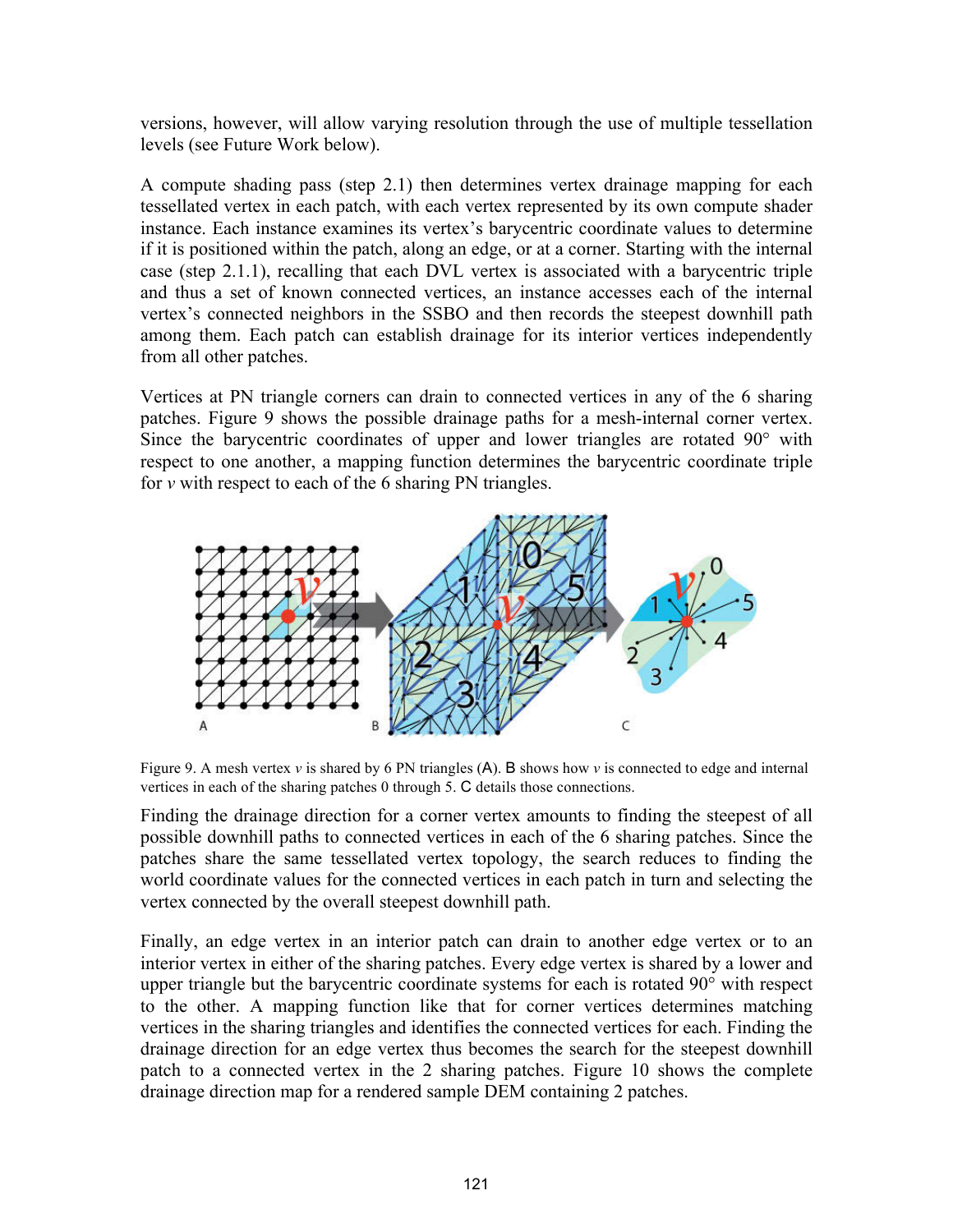

Figure 10. Drainage directions for tessellated evaluation sites in 2 patches. Elevations at sites are in meters.

Drainage accumulation modeling is an iterative process that requires information passing between patches. As in the drainage direction pass, each surface patch is processed separately from other patches on a dedicated processor workgroup. Each processor in the workgroup represents a single vertex. Because OpenGL does not provide a mechanism for workgroups to synchronize with one another during a compute shader pass, this project runs the drainage accumulation model as a series of compute shader passes on the GPU with intermediate data copying steps on the CPU (step 2.2). Before the first pass, the starting reserve and accumulation values for each vertex in all patches are set to 1 and 0 respectively, On each computing pass, any vertex that drains to another vertex in its own patch increments its downhill neighbor's reserve by its own reserve value and decrements its own reserve by the same amount (Figure 11). All cases in which a vertex instance modifies any value associated with another instance is performed by an atomic data operation that guarantees to complete without interruption before any other concurrent operator can access the data. The vertex instance then increments its own accumulation value by the reserve it sent downhill. Processing continues asynchronously at all vertices within a workgroup until no non-pit vertex has a reserve greater than 0. Even if a given vertex has a reserve equal to 0, it idles in case a vertex upstream has a reserve that has not yet made its way downhill to its position. This is necessary to assure the correct operation of the procedure on subsequent passes where patch-local ridges, but no other vertices, have reserves initialized to non-zero values.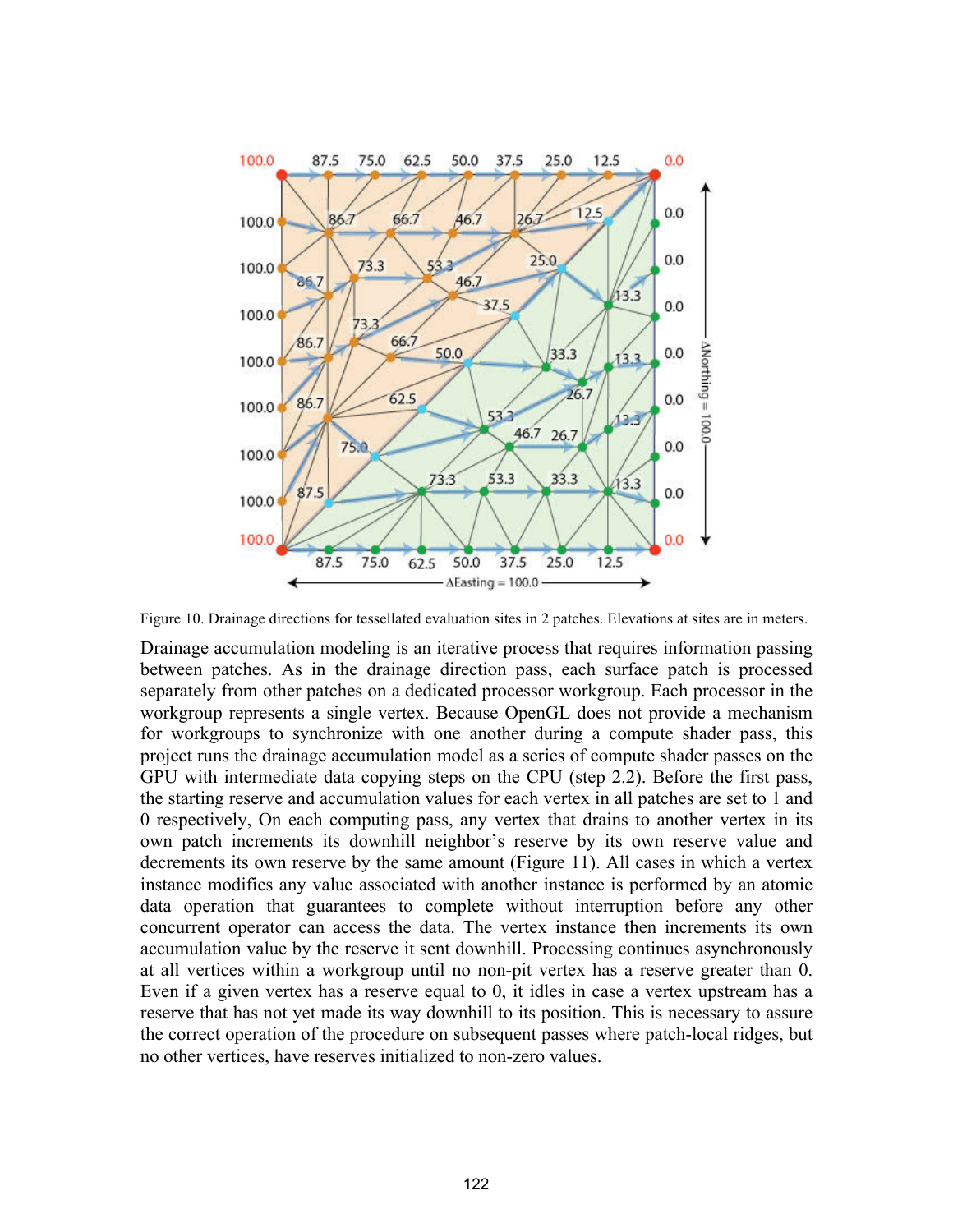

Figure 11. State of reserve (red), accumulation (blue), and basin label (brown) values after each accumulation modeling pass (A through D) for a portion of a drainage network.

After the completion of a pass, control returns to the client. Local pits associated with corresponding 'ridge' vertices (vertices with no patch-internal uphill neighbor) in adjacent downhill patches copy their reserve values to their counterparts and reset their own reserve values to 0 (Figure 12). On each subsequent pass, non-zero reserves at the ridge vertices propagate through the patch, incrementing accumulation values at each passing vertex. Accumulation processing ends when all reserves in the system have drained to global pits (patch internal pits or pits on the edges of the PN triangle mesh).



Figure 12. Local pit vertices a, b, and c in patch A have corresponding ridge vertices in adjacent patch B. At the end of a pass, a client process copies reserves at a, b, and c to their counterparts in B. On the subsequent server pass, ridge values in B drain to their local pits, adding vertex accumulation values (in red) along the way. Although vertices d, e, and f are ridges in B, they have no corresponding pits in A and so contribute no more accumulation within B. Vertex g drains along the edge to another vertex in A and therefore does not contribute to accumulations in B.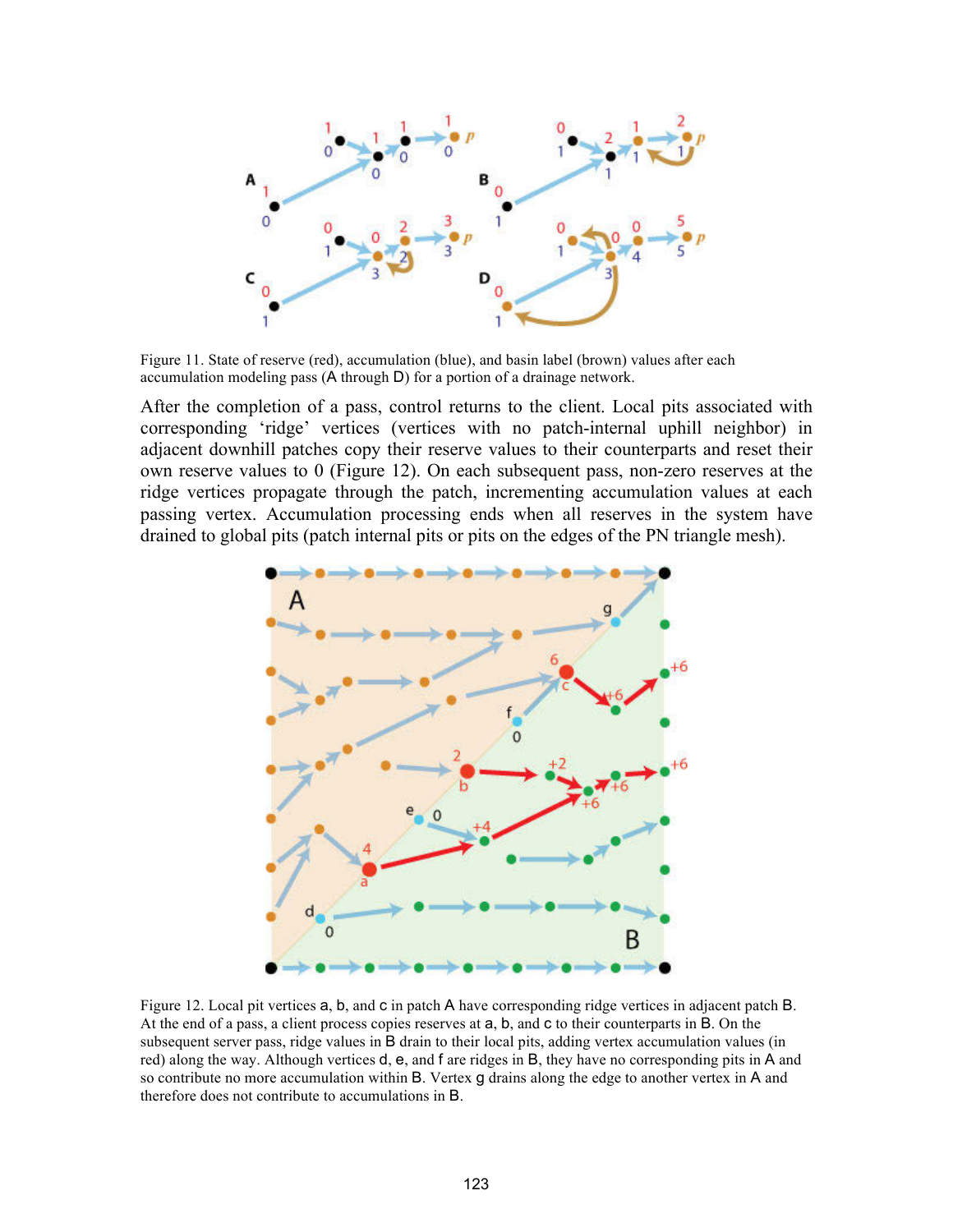On all passes, the total reserve values in a basin are constant. At the end of processing, the accumulation value at a pit equals its basin's total reserve. Basin labeling can be performed at the same time as drainage accumulation without requiring additional iterations (refer to Figure 11). Pits are initialized to a basin ID equivalent to their unique vertex identifier and all other vertices are initialized to null. Whenever a vertex writes its reserve to its downhill neighbor (DHN) (or queries it on an otherwise idle cycle), it copies the DHN basin label (either an assigned ID or null) to its own. Therefore, basin labels propagate uphill as reserves move downhill. Between passes, basin labels are copied uphill from local ridge cells to their corresponding local pits in uphill patches.

## **Results**

Illustrations and performance statistics for the implementation were generated from runs on a Dell Precision T3600 desktop computer with a 4-core, 3.6 GHz Intel Xeon processor, 16 GB system memory, and an NVIDIA GeForce GTX 780 GPU containing 2034 physical cores, executing at a clock speed of 976 MHz, and referencing 3 GB video memory.

At the end of drainage accumulation modeling, each vertex has an accumulation value equal to 1 plus the number of its uphill cells. This value can be used for further modeling operations or illustrative purposes. For this project, the accumulation values are used to shade drainage segments to illustrate accumulation values. Drainage basin labeling is used both to illustrate basin membership and also to normalize accumulation values within basins. Figure 13 shows perspective views of an 8 x 8 patch grid (with 2 PN triangles per square grid cell) representing a hemisphere with colors representing basin membership. Since pit accumulation values equal the total reserves in a basin, an accumulation value at a vertex can be normalized by its pit's accumulation, providing a consistent way to compare stream importance within and between basins. Figure 14 illustrates the same  $8 \times 8 \times 2$  mesh rendering segments in pure RGB blue with alpha (transparency) varying with normalized flow.



Figure 13. Perspective drainage basin views for a hemispherical sample database covering an  $8 \times 8 \times 2$ triangle mesh. A shows a view from directly overhead with north at the top. B is a view from the side, looking north. In both cases, segment color indicates its drainage basin membership. All lines are 1 pt. thickness.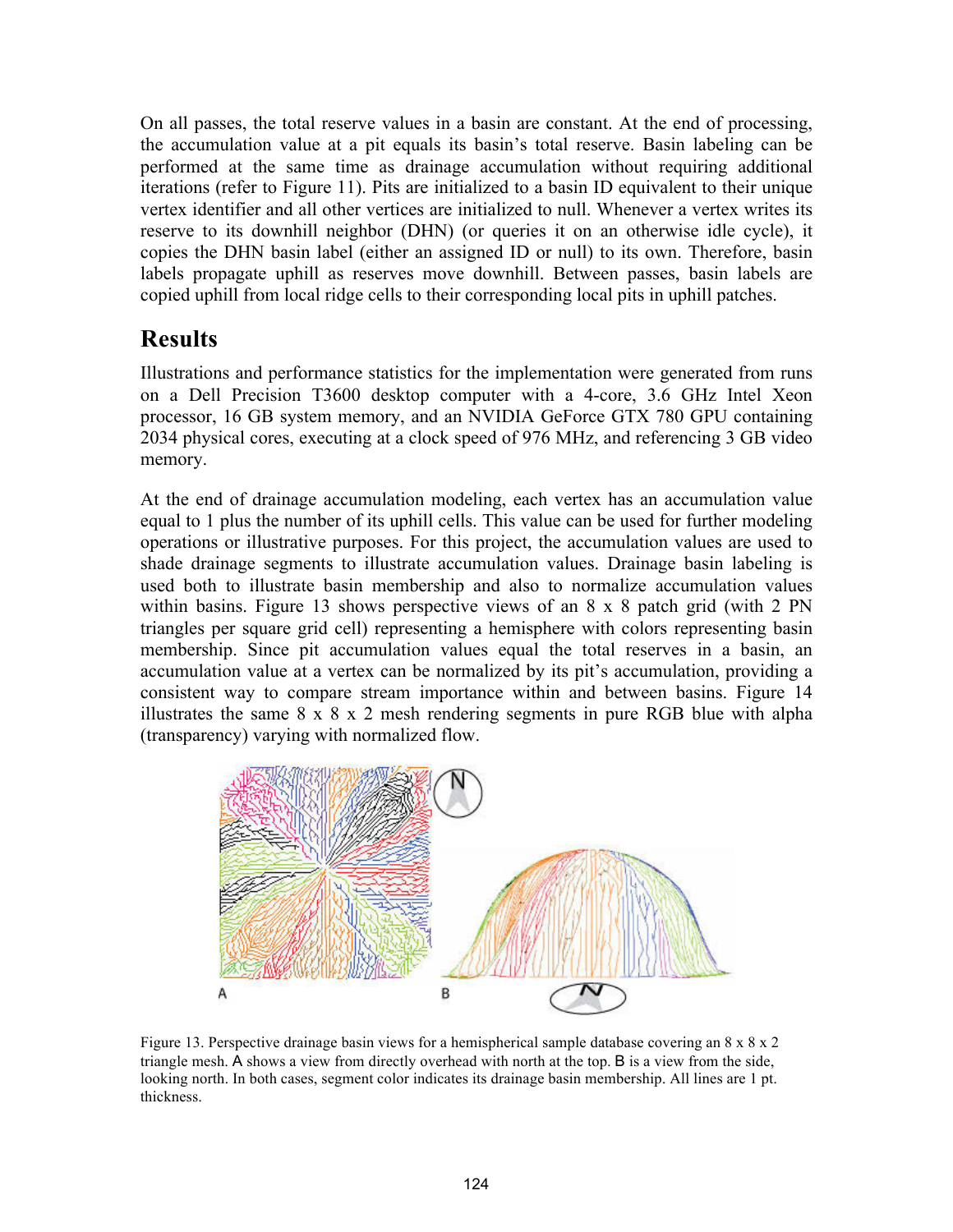

Figure 14. Stream segments shaded by normalized accumulation, using same data and viewpoints as in Figure 13. The normalized flow for a segment is shaded as a pure RGB blue color with alpha (transparency) varying with normalized flow. Segments are rendered in 2 pt. lines for clarity.

One of the biggest challenges for running compute shaders in the OpenGL rendering pipeline is to complete an analysis before a video timeout can occur. Video systems, such as those based on the NVIDIA chipset used for this project, monitor the amount of time that a process blocks refresh attempts. When the process exceeds a preset value, the video driver crashes ungracefully, leading to a black screen or a system reboot. Although the preset timeout value can be extended, it is more desirable to find and fix the processing bottlenecks that led to the condition. In this project, building the drainage direction map dominated all other activities, accounting for approximately 773 milliseconds (ms). Since default video timeout values are often in the range of 2 seconds or less, analyses for larger meshes could easily exceed this value.

The expected running time of the drainage accumulation procedure depends on surface complexity. In the best case, a stream flowing across a monotonically sloping landscape parallel to a patch grid axis would require a number of passes linearly dependent on the grid dimension along that axis. However, as a stream channel oscillates across the grid, the number of passes increases with the number of patch crossings (Figure 15).



Figure 15. In A, a channel running from the left to the right crosses 6 patches, requiring 6 server passes to drain. In B, an oscillating channel makes 24 patch crossings, requiring as many passes to complete.

Each drainage accumulation run of the  $8 \times 8 \times 2$  patch dataset requires approximately 60 ms of processing time, including server side and client side operations. This is less than 1/10 the processing time required to create the drainage direction map.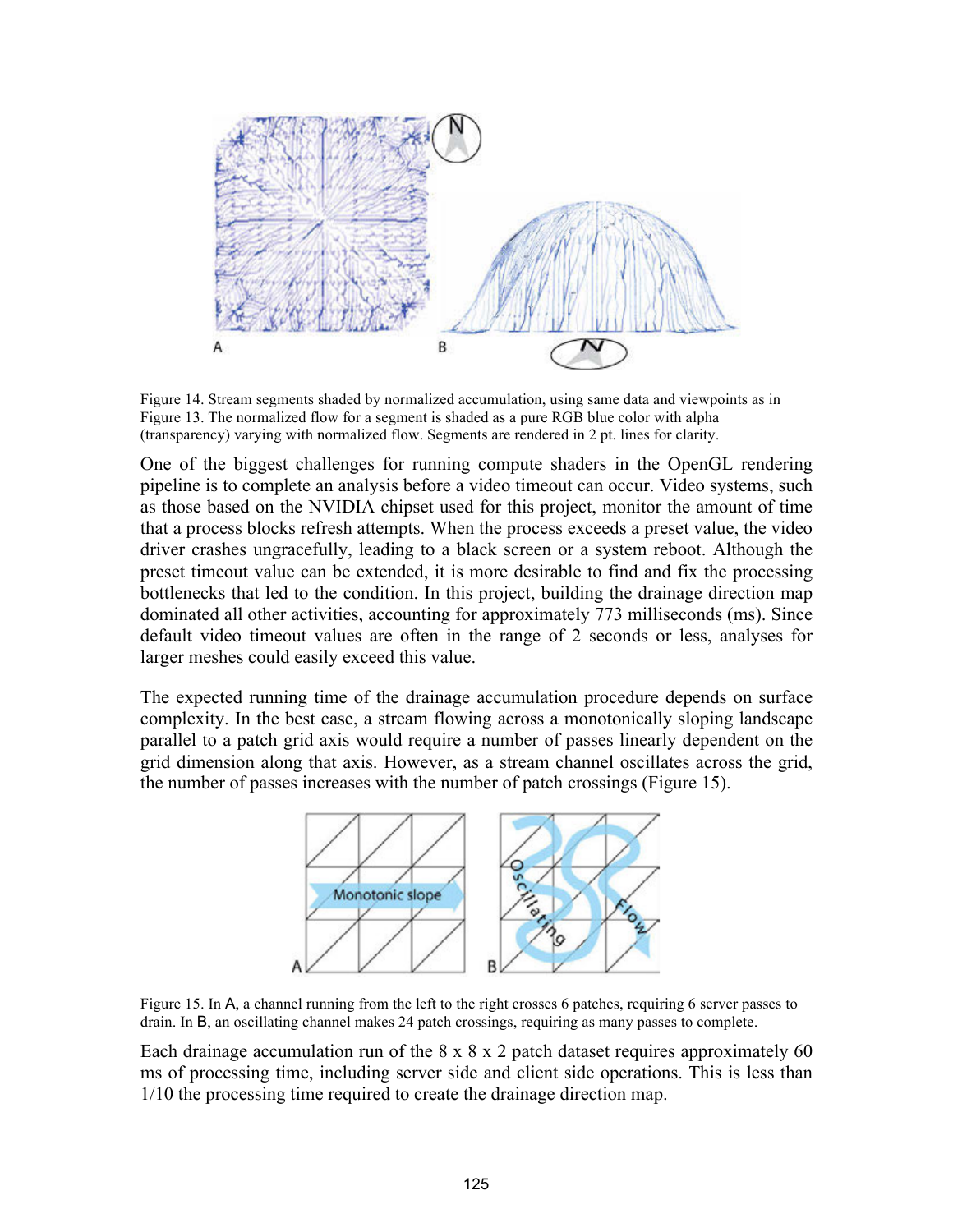### **Future Work and Conclusion**

Clearly, the first step toward increasing the efficiency of this program must be to reduce the time required to create the drainage direction map. A relatively simple, short-term solution to this problem is to partition drainage direction mapping into regions that can be processed independently in multiple passes. By assuring that the number of tessellated vertices does not exceed the number of physical processors in a given pass, and that control is returned to the client (the CPU) between passes, processing will be as efficient as possible and video timeout detection will reset between passes to avoid system crashes.

However, this approach does not reduce the total workload required to make the drainage direction map. In this exploratory project, each patch determines edge and corner vertex drainage independently of all other patches. This leads to highly redundant drainage direction mapping for all mesh-internal edge and corner vertices in the mesh. This can be fixed easily by creating edge and corner data structures so that vertices in each category can be processed once and only once. Given that each internal edge vertex is currently processed twice, and each internal corner is mapped 6 times for every frame, the savings should be very substantial. Some more time can be saved by partitioning tessellation vertex data out to the processor workgroups that refer to them. In OpenGL server-side processing, dedicated workgroup memory provides faster data access than does global shader storage buffer object memory, the current repository for all tessellated vertex data.

Beyond the exploration of efficiencies, future versions will operate on TIN elevation models to avoid the generation of internal pits. Since a TIN mesh has irregular topology, supporting data structures will be required to explicitly state corner and edge adjacencies that are implicit in the regular grid model. Internally, all TIN patches have the same topology (an internal triangular tessellation with a fixed number and placement of edge and internal sampling points) but differ on their internal geometry. Since OpenGL tessellates all patches with the same winding order (clockwise or counterclockwise, as determined by user settings), consistent rotations of the barycentric coordinates of adjacent triangles will limit side adjacency coordinate matching to 3 cases, allowing for relatively simple lookup table construction and access. Fortunately, these data structures can be created in 1-time operations preceding the rendering loop.

Finally, future versions will allow for rendering meshes with multiple tessellation levels. Since 1 of the 3 barycentric coordinates for an edge vertex measures the ratio of its distance along the edge relative to the bounding corners, it can be used in real-time to identify the closest matching vertex on the same edge in an adjacent patch with different tessellation levels. Then it can access the connected vertices for that vertex and search for the steepest downhill path as for the fixed grid mesh model.

OpenGL compute shaders provides a mechanism for combining analytical operations and rendered output in real-time. Although concurrent programming on GPUs is often unintuitive, it is nonetheless important to consider its relevance for GIS and cartography applications. As future computing environments move away from monolithic CPU